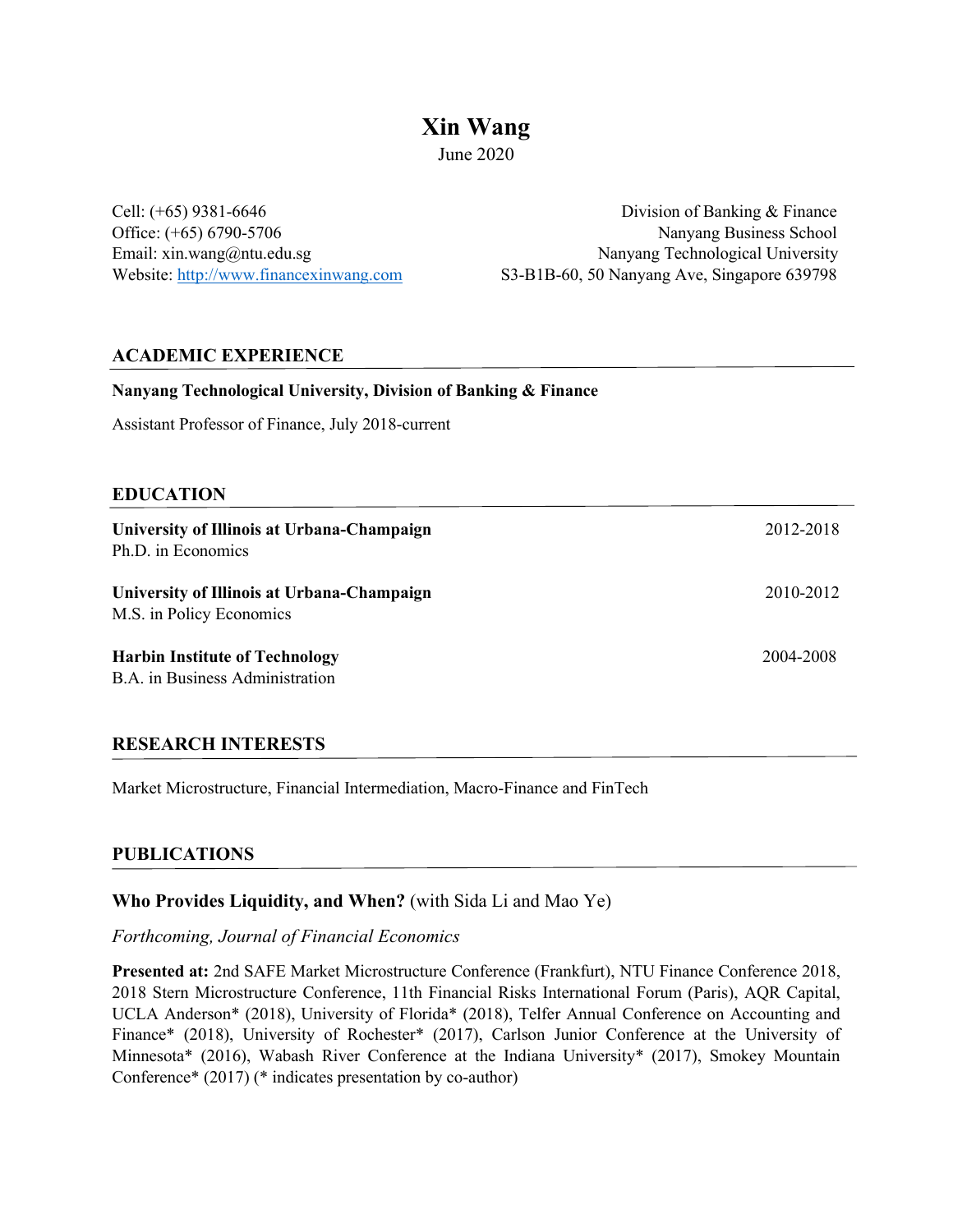### **WORKING PAPERS**

## **Why Do Stock Exchanges Compete on Speed, and How?**

**Presented at:** EFA 2018, 16th Annual International Industrial Organization Conference, Finance Down Under 2018 (Melbourne)

### **Can Stock Exchanges with 'Speed Bump' Designs Survive?**

**Presented at:** University of Illinois Brown Bag Seminar

#### **WORK IN PROGRESS**

**Would Mandated Pre-Trade Price Transparency Improve Liquidity in Corporate Bond Markets? (**with Dan Bernhardt)

**Can Stock Exchanges be Allowed to Choose Their Tick Size? (**with Mao Ye)

**Are Stock Markets Rigged from Slow National Best Bid and Offer Price? (**with Dan Bernhardt and Yashar Heydari)

### **PROFESSIONAL SERVICES**

#### **Discussions**:

"High-Frequency Trading and Market Performance" by Baldauf and Mollner, SFS Cavalcade, North America, 2017;

"The Value of a Millisecond: Harnessing Information in Fast, Fragmented Markets" by Chen, Foley, Goldstein, and Ruf, FIRS 2018;

"Electronic Trading in OTC Markets vs. Centralized Exchange" by Liu, Vogel, and Zhang, EFA 2018;

"Decentralized Mining in Centralized Pools" by Cong, He, and Li, SFS Cavalcade Asia –Pacific 2018 (Scheduled)

#### **Referee:**

*Review of Finance, Journal of Empirical Finance*

## **TEACHING EXPERIENCE**

#### **University of Illinois at Urbana-Champaign**

Ranked as Excellent by Students, Spring and Fall 2016

Investments Fall 2015-Spring 2017